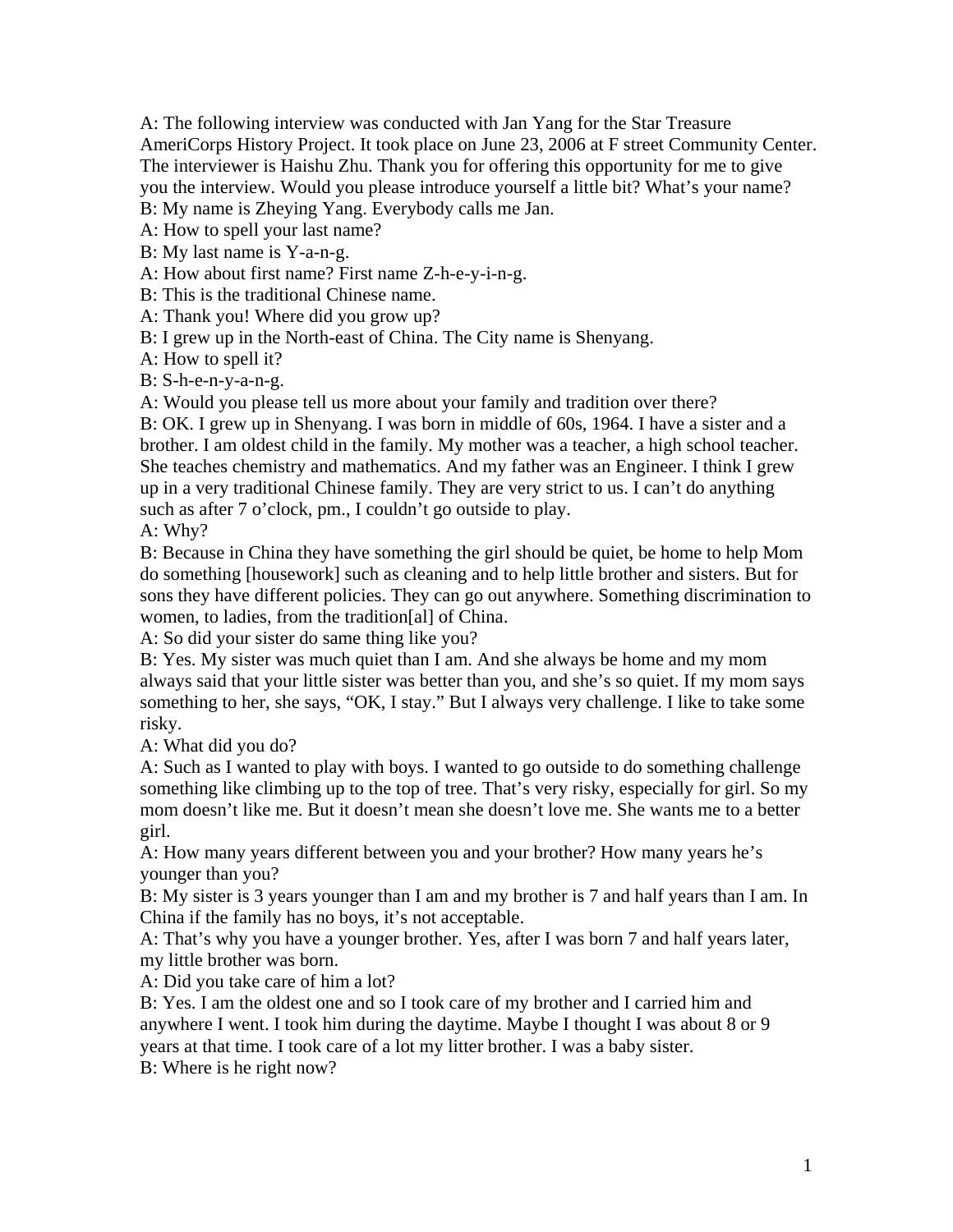A: Right Now? He is in China in American cooperation -XXX—very big cooperation. He makes lot of money. He was manager of north east of China derivation. He sells cell phones and gets very good paid. He earned American dollars not Chinese Yuan. He called me and asked me "how much money do you earn this month?" Because I am a part time worker, I do not earn too much right now. But he told me, "Oh, you, don't stay there, come back. I earn American dollars at least 1500 a month. Right now I got promoted. I earn 2000 dollars a month. Do you think we have we have difference in different country? A: Do you think someday he will come over to work?

B: Yes, he said so once. He said someday, my company may send me to America to do some research, research markets, or learn something about new. I don't know the schedule. But he will be here sometime.

A: What kinds of education he got in China?

B: He only got his bachelor degree in the college of Shenyang, Industry University of Shenyang. First he was ... Actually he graduated from computer science. At beginning, it was hard to find the job. He went to a small company, electronic company. He didn't like the salary they paid him. Actually he was a very challenge and very small guy. So he quit the job and went to another company in Dalian, city of Dalian, still in Liaoning Province. He sells some alcohol, the company sell alcohols. He also got very high position. He told me that "I couldn't sale alcohol anymore." This is not my interests because I learn something different. I like computer science. I learn something high technology. So he again, after one and half year, he quit job and found another job, there were many and many competitors to challenge the job position, over 100, and only 3 candies got interviewed and he got the job. He was very proud and we were also proud of him in the family. Right now he moved to Beijing bought an apartment there and he has his own car and he has many-many job XXX.

A: Since he can buy a car, why he just buys the apartment? Why didn't he bury a house, like people here?

B. Oh, no. that's impossible. In China there is not too much space for too many people. Buy apartment, ok the top thing is buying an apartment. If you buy a house, I have a friend, my husband' friend, but it's outside Beijing, outside the city far away from the city because the city, there is no space for people. Beijing is Big enough if you buy house, you need to travel to drive the car more than one hour to work. So, that's impossible. A: You said that your father is an engineer, your mom taught chemistry, your brother is in computer science major, how about your major and your sister's major? Are you all in science major, technology? Yes, my sister was graduated in computer science, too. She got computer science major after that she went to an import and export company of China. She works for more than 20 years there. But recently, the company was changed the name. Actually not changed the name, change from the company belong to the country somebody—individual--bought the company and named under his name.

A: So change the company name.

B: Yes.

A: Does your sister own the company right now? Not my sister, somebody else.

B: My sister is employee right now here. They still do the same thing. Only the company name changed and owner changed from country owned company to individual owned the company.

A: How about her income? Is her income changed or not?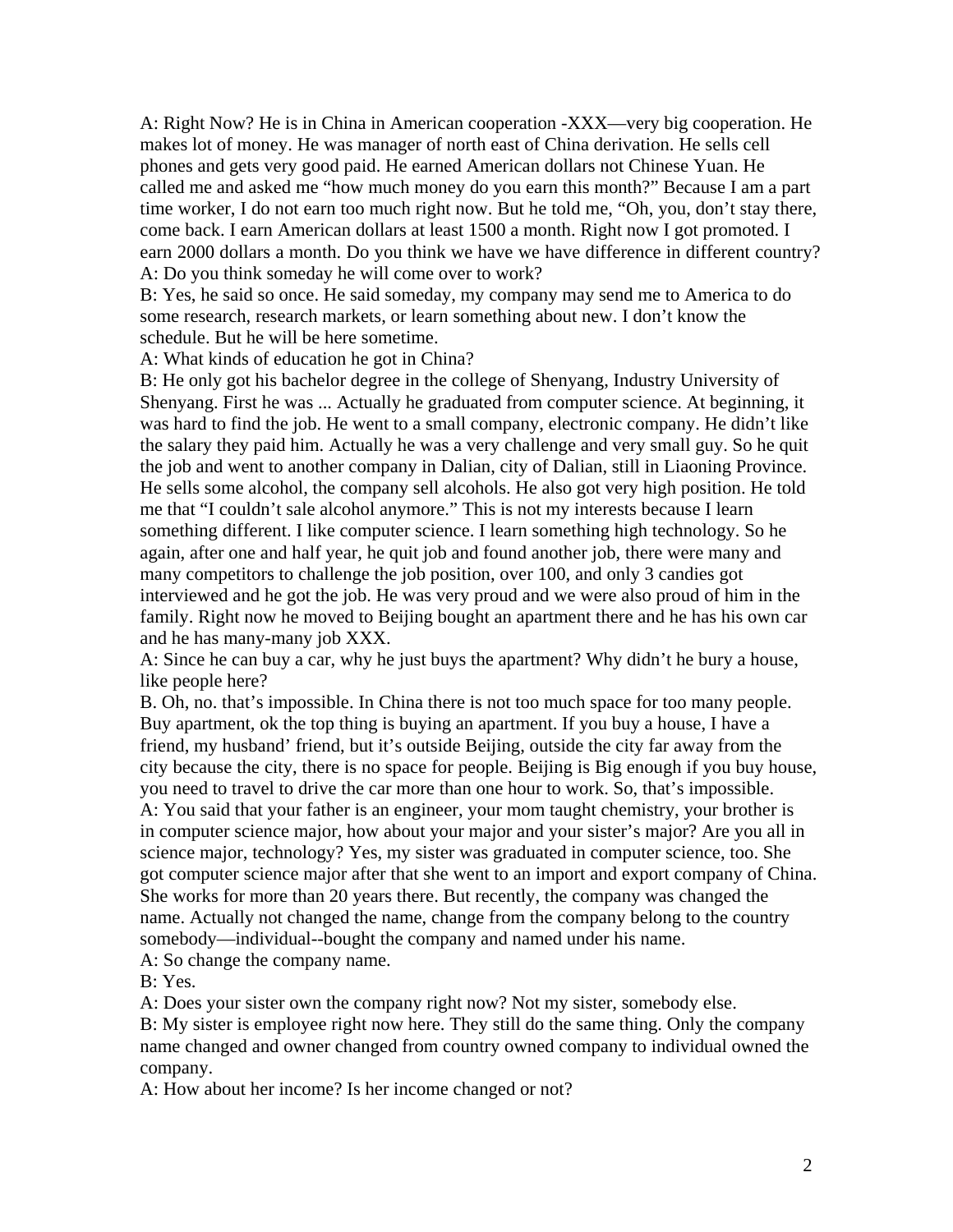B: Yes, it depends. They had the base pay. Pay is high enough and also have some rewards and bonus. She has some projects to do with, international projects. Sometimes do with America, sometimes Europe and if she got big project, she earned 10% as rewards. It's huge. It's large money. But if got small project, she earned less. So, it depends. But the base pay is already be there. You can get your base pay. If you do well, sale more products, or buy and earn more profits for the company. Every month, you earn more extra.

A: So do you think the change is doing good thing to the company or employee? B: I think both. Because such as 30 years ago, everybody was paid the same money, you know, got same pay. They don't have motivation to work hard. Right now, if you work hard and get more money for company, then you get the more. That stimulates for people to give more efforts.

A: So do you think it's capitalism or still socialism?

B: .I think capitalism is better than socialism in this situation, because socialism think all people the same. Every individual is same. They have same needs, same lives, same thing. They treat people not just human, maybe something no emotional things. But people are different. We all people are different. People have different wants, needs, somebody wants to be more motivated. Some people want to be paid more. Some people want to have more vacations. So you should have rewards system different according individually not treat people all the same. That's … socialism system.

A: How about yourself?

B: I, I was married in 1989…

A: After graduated.

B: Yes. I graduated in 1986. My major was in Electrical Engineer. I got job in Beijing and at that time, we got the same paid and at the beginning, after two years, things changed. Somebody doing well, he or she got a little bit more and got bonus. But the pay as very low at that time, about 300 Yuan to 500 Yuan. Ok , maybe, 80 dollar a month. 80 dollar to 200 dollars at most. After sever years I worked in my first job, my husband graduated from University he got his Ph. d degree over here. He was in metal physics major. He got his offer to Hongbo (German ) scholarship.

A: Which country sponsors it?

B: That's Germany, that's very famous scholarship for young scientist. Then, he went to Germany. After about half year, I went to Germany, too.

A: How old was he at that time?

B: He was 28 at first.

A: Do you have children at that time?

B: Yes, I have only one son at that time when I went to Germany he was about 4 years old. I went to Germany to join my family, meet my husband. Three people in the family at that time. I quit my job, just quit the job, I just left my job, left my country, left my parents, left everybody who loves me, I went to Germany to meet my husband. At first, I was sad because I didn't have anything, you know, for my self.

I didn't have job. I felt very, very imbalance at that time because I was independent woman fist I was sad. Later I went to the XXX institute to lean German. Everybody else in the class was very happy to be house wife. They were very proud of [to] be housewife. I am surprised that time. But after learn the culture, Germany culture and German, I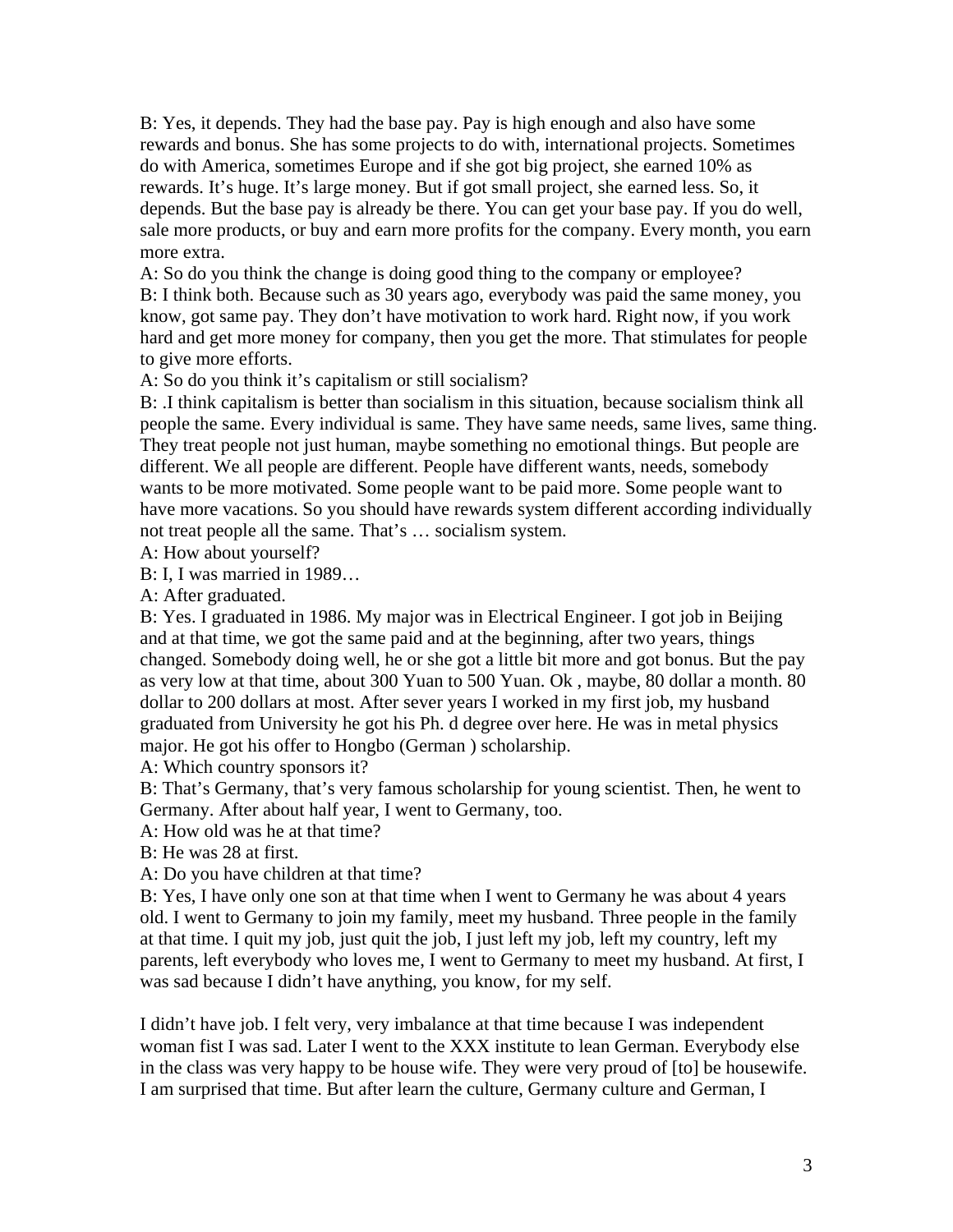thought maybe being at home to be housewife is not bad thing. It's not the bad thing, I can spend more time with my family. I contribute my family, and just support them.

A: So you just stay at home to support your family that time?

B: Yes. I just learned German. I went to Institute …University of Nation to learn German and other time, I stay at home to cook to help to my young son, help my husband. A: When did you come back to school? When did you come to the United States? B: After several years, I went to Germany for one and half year and then, we went to Japan two years and went to Norway for two years and finally we came here, United States.

A: May I ask that why you travel that much? Why did you go to Norway, Japan or…? B: OK. That's because of my husband. My husband likes to learn something new. In his research area in that time, his research area in Japan, the technology is newest and he knew some other scientists in Japan. And they also need him to be there. They have research group researching metal physics. So I totally support him so he got offer. I said that "ok, I go with you." We went o Japan. But after two years, he went to conference, met professor in Norway. The professor, XXX (Norway name).

A: How to spell his name?

B: That's Norway name. He was interested in my husband's research. He told my husband, "I got funding. Do you want to work with me? If you like, send me an e-mail, or call me. After conference, my husband's project, profess (XXX) gave him was very good about aluminum. My husband was very interested about that.

A: What's that mean?

B: Aluminum, that's just metal. Because in Norway there are many nature supplies about aluminum. The Aluminum is soft and light can do many things in industry. Because in heavy industry, something was too heavy to move. If they use aluminum, maybe they save money save energy, something like that. I am not really knowing about that, anyway…

A: Why did he decide to come to the United States?

B: At first, after two years, we have chance to stay there to go to a company. They are very interested in my husband's research. They said, "If you come, we give you something, .something, some rewards, good paid, something like that…"But we think for the development of my husband' the future, he decided to go to America because he has many friends, many coworkers, not just coworker,

B: Colleagues?

A: Yeah, something likes that. If you be here, that time, they called my husband, if you be here, there is a big market, if you develop yours, yourself fully here. So, we think that 's good thing. Maybe we need to go to United States to see. Maybe have new future, better future for him. We came here in 1999. First my husband went to North-West University. He was a research scientist there. We were only be there 9 month, then we came here. In 2000, July we came here, Nebraska, Lincoln. Started a life here. A: Why did you come to Nebraska, Lincoln here?

B: That's always because of my husband. My husband's work always need electronic telescope. Because here, there are two electronic telescopes, my husband came here to be a specialist to take care of electronic telescopes, routine jobs, also he needs to train staff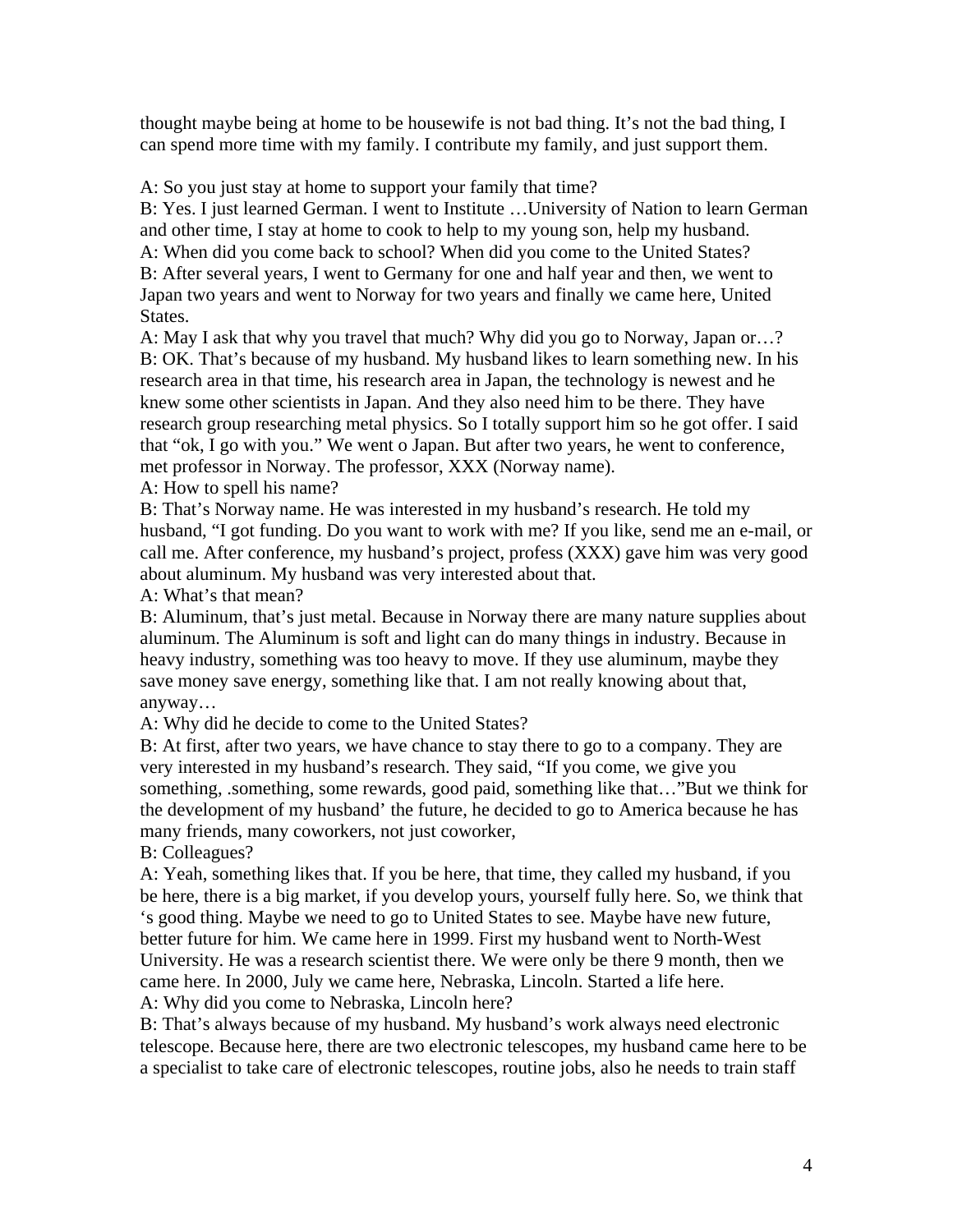and students to learn how to use them. He also does some research work himself because his job always needs that.

A: So do you think you will move again and travel again?

B: Not known, but right now we are settled. We have family here, we have house we have cars. Everything satisfies me, but I don't know my husband. Maybe he... A: He travels a lot. Everything is good for his academic, professional development. But during the traveling, how do you think your personal career, and development? B: Yes, I think a lot. During the traveling from Germany to Japan to Norway to here. So during the time, every country we stayed on average two years. So that time, I was excited when I came to a new country, I study language and learn new things, to meet new people. Oh, it's so exciting. I traveled a lot. I was. But I came here, I thought, "Oh, my God, I lost myself. What I did for many years? I lost my career. I lost my, you know, I think I couldn't go back to my original job. So, I thought myself, maybe I need to go back to school again to learn something new, you know, to enrich myself. So, when I came here, I went back to school again, continue my study.

A: So, what kind of level is the school?

B: I went to graduate school.

A: For Master degree?

B: Yes.

A: Do you still remember what you learned in high school, or college? You have to pass GRE? You travel a lot, you stayed in Japan and Germany, do you still remember anything English?

B: Yeah. I couldn't pay attention to learn English at beginning. I just told me, just from the Zero. I try again, try to push myself hard. So at first, I was not that confident. But after a few month, I thought I remembered the thing I learned in high school, in university. I have experience, so, I passed GRE after two month studying. That's very quick. Somebody, my friend didn't understand, "Oh, two month. you finished GRE? You got your GRE score high enough? That's impossible.

A: What do you think the reason? Is that because you have good memory or because of you learned in your college or in your high school. Do you think you benefit from your previous learning in college or high school?

B: Yeah. I think so. In high school I learned a lot. I think high school education, I benefit a lot. The GRE, there are many questions, such as mathematics questions, just from my high studying. I remembered I don't need to review too much. Maybe I have good memory at that time. I don't think so. I think Chinese traditional education to make student to be a machine, they can copy everything. They can remember the book said. A: Is that good or not?

B: They have their beneficial side, but also may destroy students, some student because the traditional Chinese education system believes that people, you should be best, you should be better. If you are not be the good one, you will be kicked out. You cannot go to university. You just do some low technology work. Everybody think you are loser. So that's unfair to somebody they are not good at study, they maybe good at something else. That's too single goal to everybody. Everybody goes to a single door. Everybody wants to go through the door. That's too hard for everybody.

A: So do you feel sorry for what you did? What you chose for your major or just feel it's all right?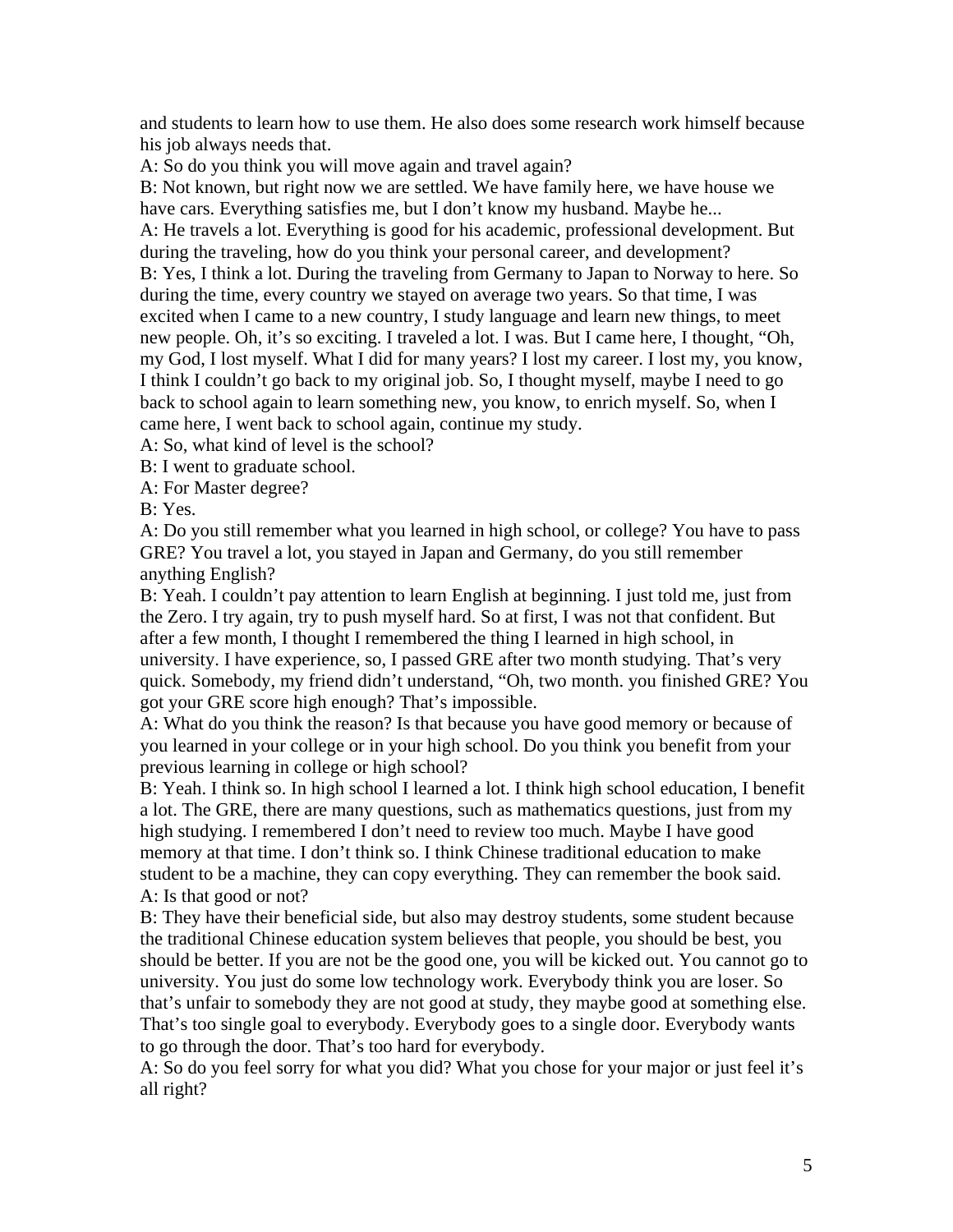B: Yeah, at beginning in China, I chose to be an electrical engineer, that's not my interest. Because in China, you can't choose your future, your goal. Teacher chooses that for you. Parent chooses that for you.

A: Why?

B: Because they think it's good for you.

A: How didn't make choices for you?

B: I cannot, I couldn't, at that time I couldn't. At that time, I very much wanted to be a doctor. But my Mom told me, "Don't be a doctor. Doctor, every day needs to contact with patients. There are many, many diseases you contact with them, your health will be bad. Not good for your health. So my Mom refused me to be a doctor. But I was very, very mad. I wanted to be a doctor that time because I thought being a doctor to save people to help people was good job. Human should love everybody and help everybody. But my parent didn't like me. They said that you were good at math, you were good at …you know, chemistry, and physics, you should be an engineer or scientist. But I think I am still a girl, but I didn't pay attention, I have my goal, but if somebody told that's good for you. Maybe that's good for me.

A: So right now, you have the second chance to make a choice to choose you major your career? What did you choose?

B: Yes, that's why I think American education system is better. Everybody has their choices to choose their future. If you like something, you go for it.

A: What did you choose this time?

B: This time, I choose to be… actually, I choose the computer science major.

A: Just like your brother and your sisters' major?

B: Yes, this is just, I thought this time, I have my background in electrical engineer. I learned something some courses familiar to my computer major. Maybe that's the shortdistance for me to catch up. So I chose the computer science.

A: How old were you when you were accepted by the University of Nebraska-Lincoln here?

B: That was 2001. I was 37.

A: So that's when your son has already grows up and your husband works at university so have to pay for the tuition of graduate program?

B: Yes. I paid for tuition. That time I was in H-4 visa. I couldn't work, and then I went to school, I got state tuition rate. I got benefit.

A: Did you have chance to get assistantship from the department?

B: Oh, yeah. Second year, I was a TA. So, I got some money each month.

A: So what did the TA do?

B: I was the teaching assistant. I checked homework. Collect examination, I graded the homework and examines also sometimes, if professor was absent, I just replace his position to teach students.

A: Is it hard for you to teach student?

B: Yes. It's hard. I need to prepare very hard, very detail Because of my English. I am not an American. I need to prepare harder than another TA, Such as an American. So I .. But I was fun. I liked …

A: How do you think your work as a TA?

B: I was a good TA. From the evaluation of students, and the professos, the feedback is very good. Highest score, such as 4.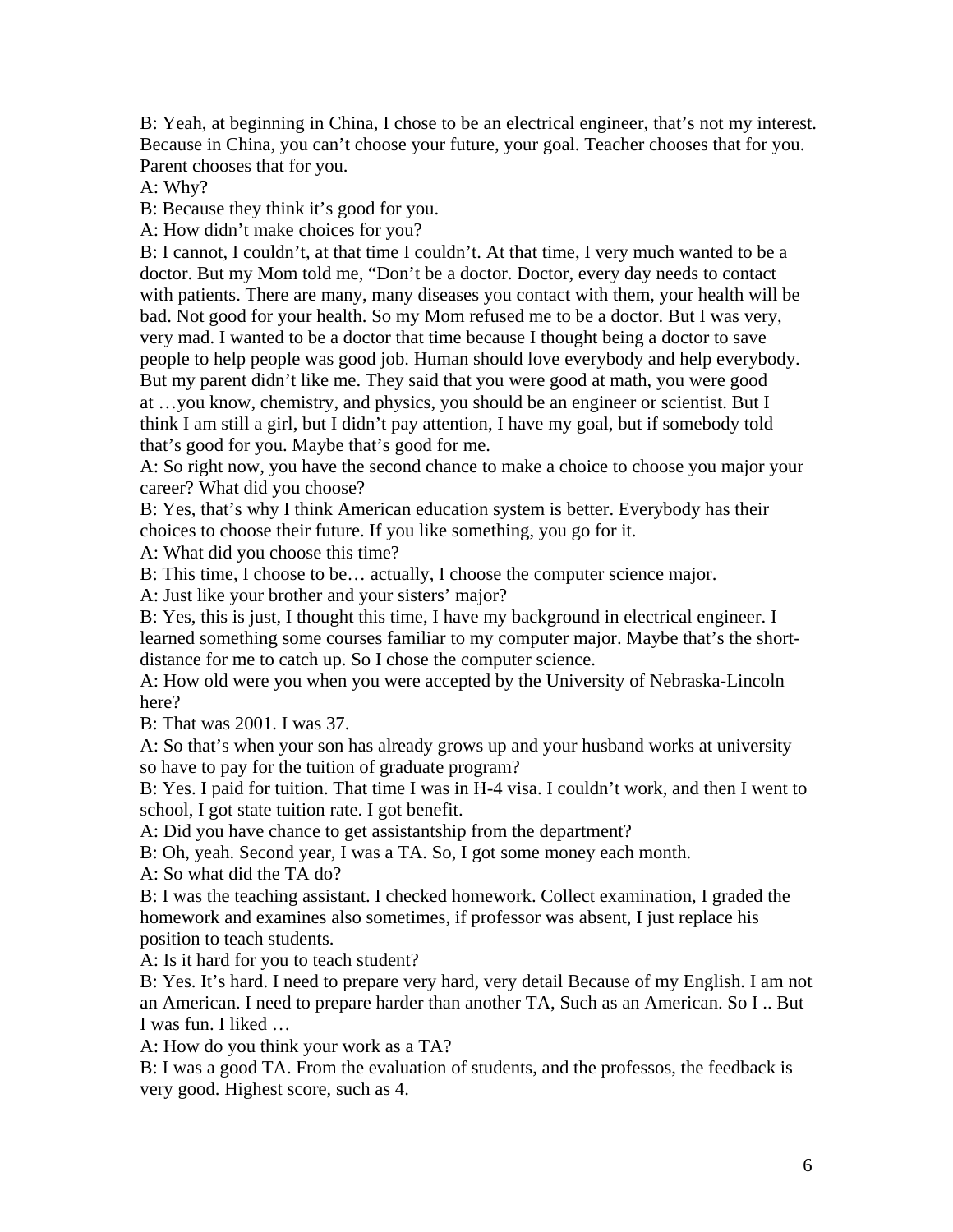A: Have you graduated from the program?

B: I graduated from 2003, August. After that I worked at the University for part time worker.

A: Why do you work as a part time worker?

B: Because at that time I still consider to have a new child. I think my son at that time already be 14 years old. My son always asked me "can I have another brother or sister as anybody else?"

A: Like his classmates?

B: Yes. I think he is right. We are new here in America. We have small family, only three people here. We have not too many friends here. Traditional American families, they have grandparents, parents, uncles, aunts... everybody around them feel loves. But we have too small family. I thought maybe that's good idea. If we have another child, we can have little bigger family.

A: If you were in China, do you think you would have the second child?

B: I cannot think about that because in China there is one child policy.

A: How do you see the China one-family, one-child policy? Is it acceptable for you? B: It was acceptable in that time I was in China because everybody did that. You have no choice. If you want to have second child, you need to go to…if government found that ..you will be sent to hospital to make abortion. So that time I thought it's ok for everybody else, it's ok for me. But when I came here, I think it's against human nature. But when I consider the situation in China, there are so many people there, the one child policy is possible, it's not impossible. It should be to push this policy forward. It's for improving people living standard. If you have too many children, you don't have …you cannot give them the better lives.

A: How old is your oldest son right now?

B: He is already 16.

A: Is he in high school?

B: Yes. He is in North Star High School. He is straight A student. He is very confident for himself.

A: Another high achievement student.

B: Yes.

A: What's your expectation for him?

B: Of course, like other traditional families, like their children to be scientists, to be doctors, to be … you know, high achievement person. But when I sit down to talk about this with my son, he does not pay more attention to me, he told me that, "don't worry about me. That's my future, my life, don't worry, I can choose my future. Don't make future you like for me. That's what I think in my childhood. My parents didn't choose my career, maybe I could be a doctor right now. So just let my son to choose his future for himself.

A: As my known, in traditional Chinese family, son or daughter takes lots of responsibilities for the family, especially for the parents. What do you want your son to be after he grows up in here?

B: In China, they have different education system also the different traditional couture system. In china, family is important, the most important for everybody, such as in the 40 years ago, 50 years ago, there are many, many big families. Grand parents, parents,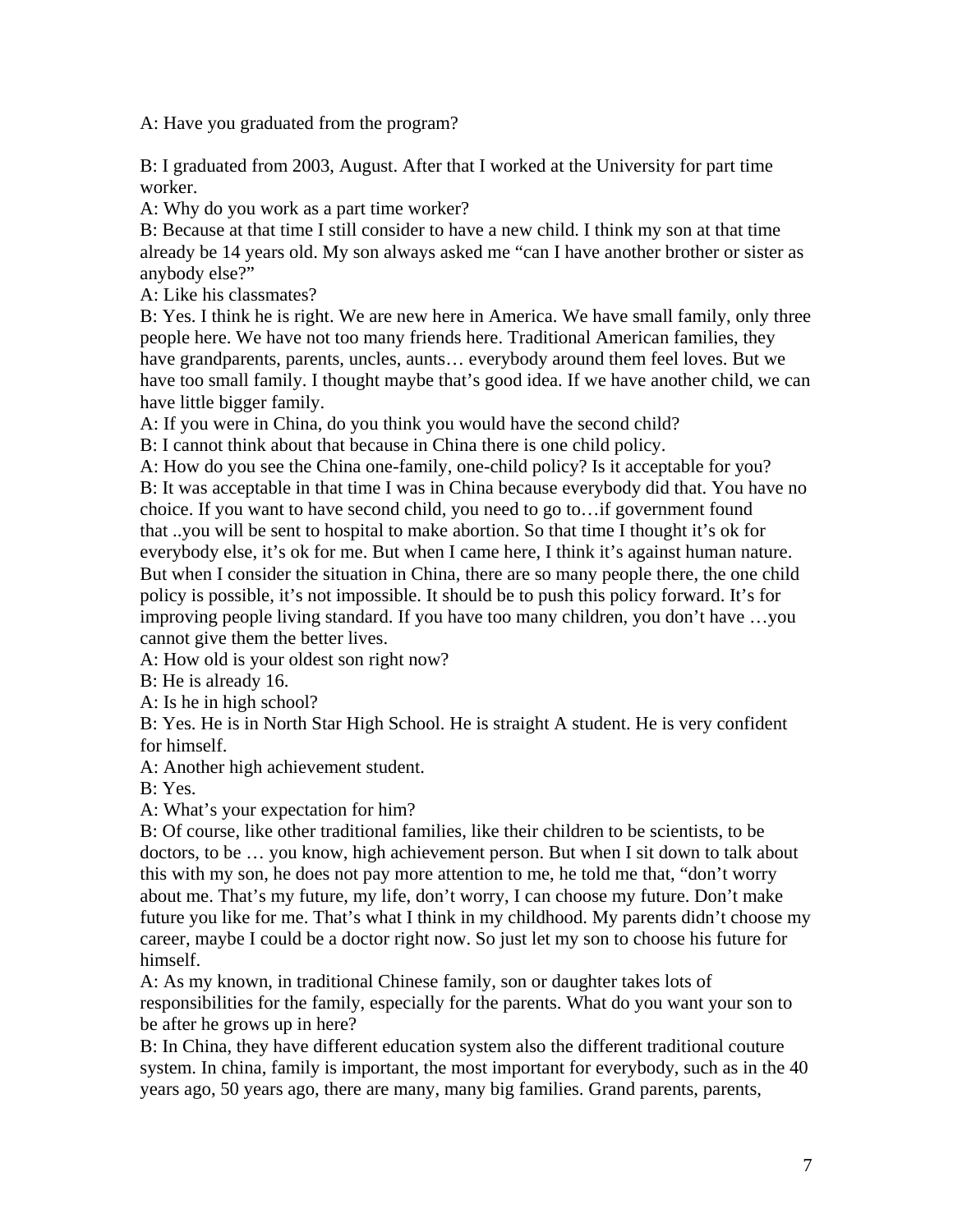everybody lives together. and when the grandparents are old, when parents are old, the children take care of them and give them … Pay everything they need for their living. but right now, the family is much small, but the traditional culture is still there. In China, Chinese always tell their children too respect old persons, to respect grandparents. Sometimes, I told my son, when you were young, everybody around you, grandparents, parents, they want you to be good person, to be useful person, they give you loves, everything you need to make you to be good person, useful person for society. They want you to have good future, but they never want you to give them return, to give them payback. But you cannot think about they don't want me to payback, then I don't have payback. You should do something for them loving you. when they are old, you should love them, to give them something for living, for loving, everything, think about that. A: Did you parents come to America to visit you?

B: Yes. My parent came one and half years ago, one year ago when I gave birth to my second son, Larry. They came here to take care of me and my son. But at first, when I call them, " Come to America to live with us…to take care of your future and your grandson or daughter. Oh, that's too long way. Second, we don't know English. Do you need to learn some English? Actually, my father knows some English. But my mother don't know any English. I said, "It's Ok. Just come and I will teach you some simple English. and then they came for loving, for me because I am their daughter for me they are grandsons,. But after they came here, they don't understand the TV, they don't know where to go. They have no things to do. Every day just stays at home. They feel bored and lonely.

A: Do you think your son has any interest in staying with grandparents? Did you see any difference between your son and other traditional Chinese children?

B: Oh, they are different. My son is not like other traditional Chinese children. They may say when you are old, I will take care of you and give you love and stay with you and live with you, do something like that. My son doesn't think about that. He told me that if my grandparents are old or sick, I send them to hospital and hire XXX to care them. I give them money. I have money. I pay them money and also, I can buy them a house. They… if they want a car, I will buy them a care.

A: Do you think this is against traditional Chinese culture?

B: Yes. That's different. My son is change after he came to America. But this is gradually, gradually change. I cannot do anything about that.

A: Thank you so much for giving me the chance to interview you. I do learn a lot about traditional Chinese culture and modern Chinese life. I do have two more questions to ask you before we complete this interview. First one, as you look back, what do you think about leaving the country you were born and come to the United States?

B: OK, That is… in my situation, I think it's just happened. I followed my husband's step. First, he went to Germany, then Japan, and then Norway, and here. It just happened. I just came here. We have no choice. But I think right now, we are living on the earth, they are not like 30 years ago, 40 years ago, we are separated technology and everything separated us. But right now, we are in a big family from different culture. There are many multiculture international cooperation and many other kinds of societies, such as my brother, he is in China, he is working for America. He is working for America. He is working for XXX company. Last week, when I was online chatting with him, he told me, "Ok, I went to Germany to watch World Cup football. That **supervise**d me. You see, the world is not